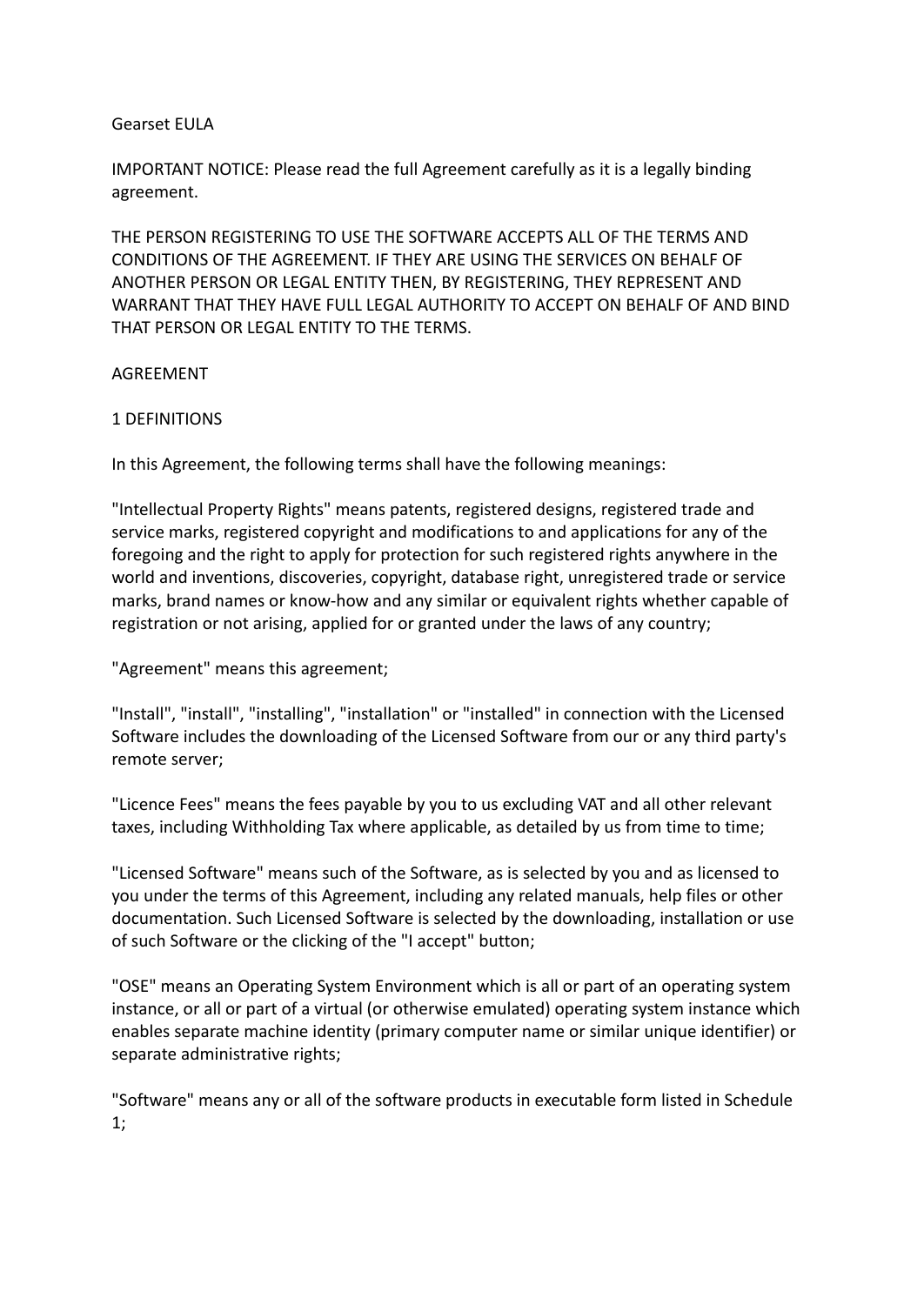"We", "Our" and the non-capitalised versions means Red Gate Software Limited, a company registered in England with company number 3857576 and having its registered office at Newnham House, Cambridge Business Park, Cambridge CB4 0WZ, United Kingdom;

"You", "Your" and the non-capitalised versions means either (a) the person who installs the Licensed Software on a OSE for his own personal use; or (b) where the Licensed Software is installed on a OSE on behalf of an employer, another person, or entity, then such employer, other person or entity on whose behalf the Licensed Software has been installed.

## 2 HEADINGS

2.1 The headings to the clauses and Schedules of the Agreement are for convenience only and will not affect its construction or interpretation.

# 3 EVALUATION LICENCE

3.1 In return for the mutual rights and obligations set out in the Agreement we grant you the right to use the Licensed Software for a period of 30 days from when it is installed by or on behalf of you ("Evaluation Period"). During the Evaluation Period you can decide whether or not the Licensed Software meets your requirements. The Evaluation Period may be extended by written agreement with us ("written" shall include an exchange of emails between you and us).

3.2 Before or upon expiry of the Evaluation Period:

3.2.1 If, in your sole opinion, the Licensed Software meets your requirements, and you wish to continue the Agreement, you shall pay us the Licence Fees and this Agreement shall then remain in full force and effect.

3.2.2 If you decide that the Licensed Software does not meet your requirements, or otherwise do not wish to enter into a paid up licence of the Licensed Software, then you shall destroy the Licensed Software and all copies, in any form including partial copies or modifications of the Licensed Software received from us or made in connection with this Agreement and all documentation relating thereto. Any rights of yours to use the Licensed Software shall cease.

3.3 During the Evaluation Period, you hereby agree that the Licensed Software is provided "AS IS" with no representation, guarantee or warranty of any kind as to its functionality, quality, performance, suitability or fitness for purpose. All other terms, conditions, representations and warranties expressed or implied whether by statute or otherwise are hereby expressly excluded. For the avoidance of doubt, unless and until you pay the relevant Licence Fees for the Licensed Software: (a) clauses 8.1, 8.3 and 12.2 of this Agreement shall not apply; and (b) clause 12.1 shall apply except that the reference to clause 12.2 is deleted.

4 OWNERSHIP OF INTELLECTUAL PROPERTY RIGHTS 4.1 You acknowledge that: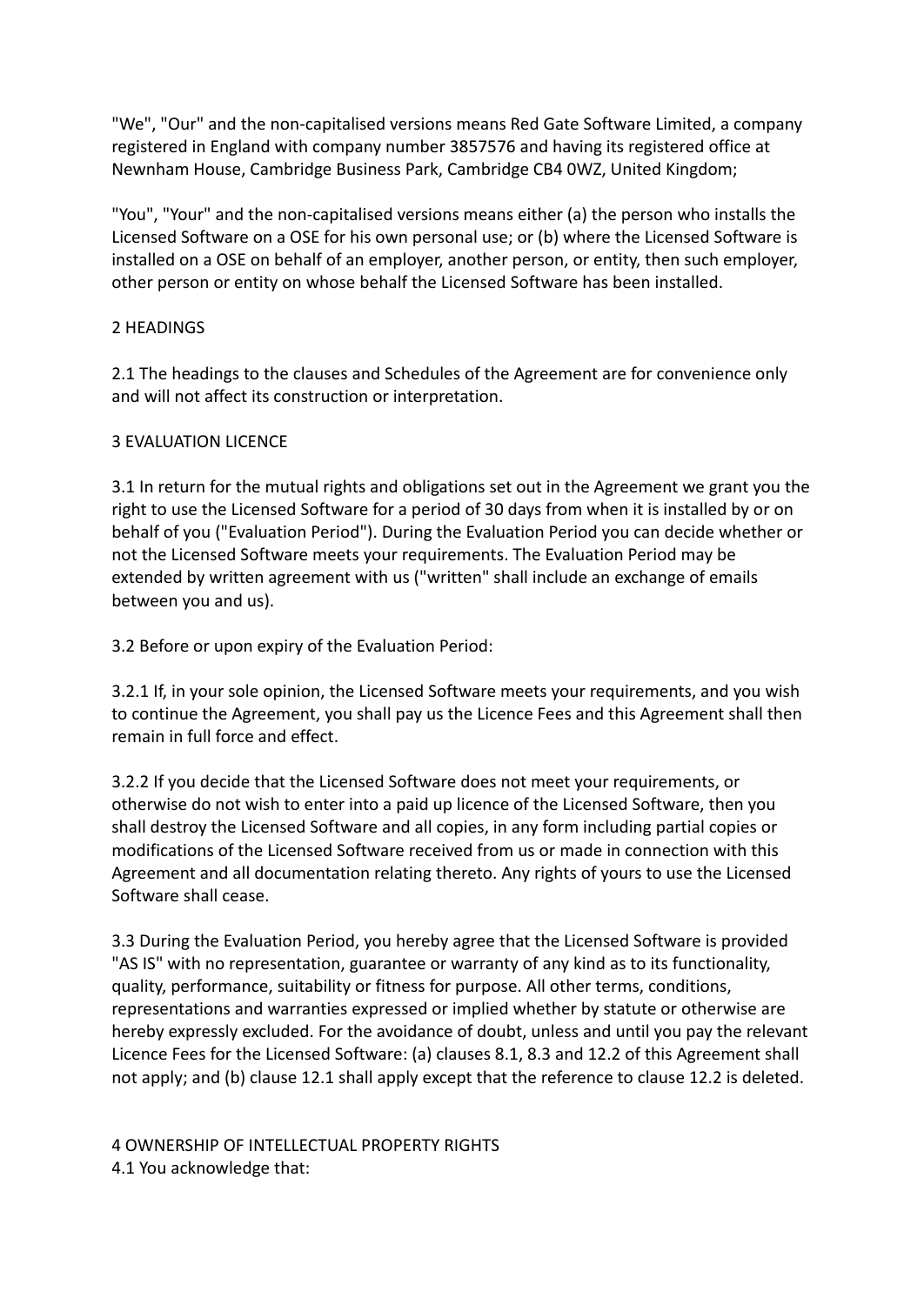4.1.1 all Intellectual Property Rights in or relating to the Licensed Software are owned by us or (in relation to open source software included in the Licensed Software) their relevant owners;

4.1.2 except as expressly granted under this Agreement, you have no rights in the Licensed Software.

4.2 You hereby agree to refrain from any action which would diminish our Intellectual Property Rights in or relating to the Licensed Software or which would call them into question.

4.3 You agree not to remove or alter any trademarks, copyright notices or similar proprietary devices, including without limitation any electronic watermarks or other identifiers, that may be incorporated in the Licensed Software.

4.4 If you become aware of any infringement or suspected infringement of our Intellectual Property Rights in or relating to the Licensed Software by any third party, you shall notify us without delay. We and you shall consult together on an appropriate course of action but neither party shall be obliged to take any action in respect of any such infringement or suspected infringement.

## 5 LICENCE

5.1 In return for the mutual rights and obligations under the Agreement, and subject to the payment of the Licence Fees by you to us, we grant to you in perpetuity a limited, personal, non-exclusive, non-sub-licensable and non-transferable license:

5.1.1 subject to clauses 5.3 and 5.4, to use and copy the Licensed Software for use on a single OSE owned, leased and/or controlled by you for internal use;

5.1.2 subject to clause 5.3, to make one copy of the Licensed Software in machine readable form for normal operational security and back-up purposes. You must ensure that such copy is not installed on any OSE at any time when the original copy of the Licensed Software supplied to you is installed upon any other OSE. This Agreement will apply to such copy as it applies to the original copy of the Licensed Software installed by you. Such copy and the media on which it is stored will be our property and you shall ensure that such copy bears our proprietary notice;

5.1.1 Some Software incorporated in the Licensed Software may be offered under a separate open-source license that we will make available to you. There may be provisions in the open-source license that expressly override some of the terms in this Agreement and in such instance the open-source license terms shall prevail in relation solely to that open-source content.

5.2 Except as stated in this Agreement, you have no right to use, incorporate into other products, copy, publish, display, modify, translate the Licensed Software or any modification,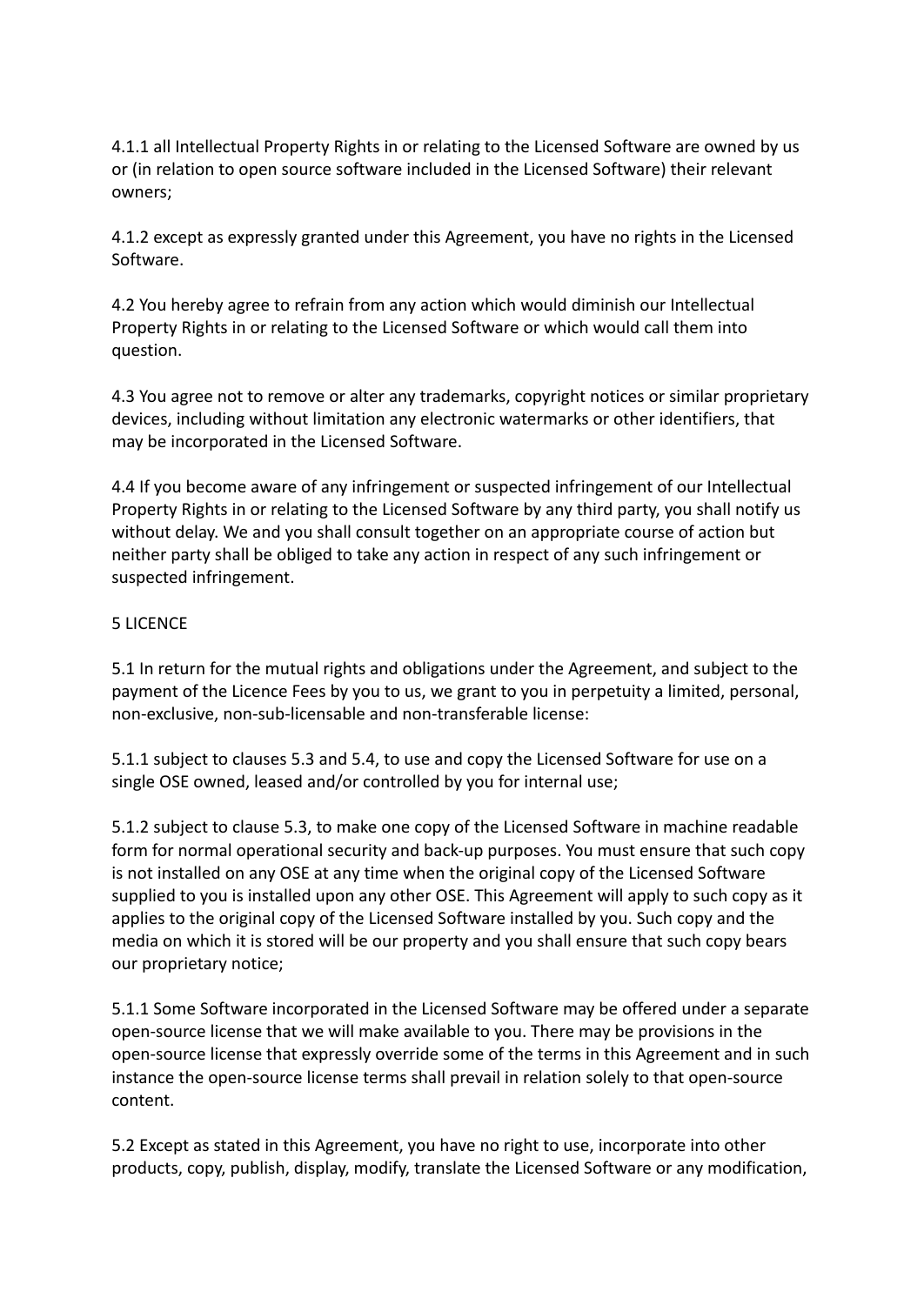adaptation or copy of the Licensed Software or any part thereof. You may only decompile, reverse engineer, or disassemble the source code of the Licensed Software either in whole or in part, as expressly permitted under the License or under Sections 50(A), (B) and (BA) of the Copyright, Designs and Patents Act 1988 (as amended or updated from time to time) or other applicable law.

5.3 The Licensed Software is licensed for use by a specific user only. It may be used by the licensed user on more than one OSE.

5.4 The licence set out in this clause 5 is personal to you. Except as allowed in clause 20, you may not rent, lease, sub-license, sell, assign, or pledge the Licensed Software, on a temporary or permanent basis, without our prior written consent.

5.5 You shall not use the Licensed Software to manufacture or distribute a product that is substantially similar to or competitive with our Software.

5.6 If you breach this clause 5, the Agreement or rights granted will automatically terminate in accordance with the provisions of clause 10.

### 6 CONFIDENTIALITY

6.1 The structure, organisation, and source code of the Licensed Software are valuable trade secrets and proprietary confidential information of ours and our licensors. You agree not to provide or disclose any confidential information in the Licensed Software or derived from it to any third party.

6.2 The provisions of clause 7.1 will not apply to the extent that:

6.2.1 such information is in your possession free from any restriction as to its use or disclosure; or

6.2.2 you can demonstrate that such information is in the public domain (other than as a result of an unauthorised disclosure); or

6.2.3 such information is required to be disclosed by you by law.

6.3 No information to which clause 7.2.3 applies shall be disclosed to a third party unless and until you have:

6.3.1 given us, where practicable, five (5) U.K. business days written notice of such proposed disclosure;

6.3.2 consulted with us; and

6.3.3 agreed with us the content of the disclosure,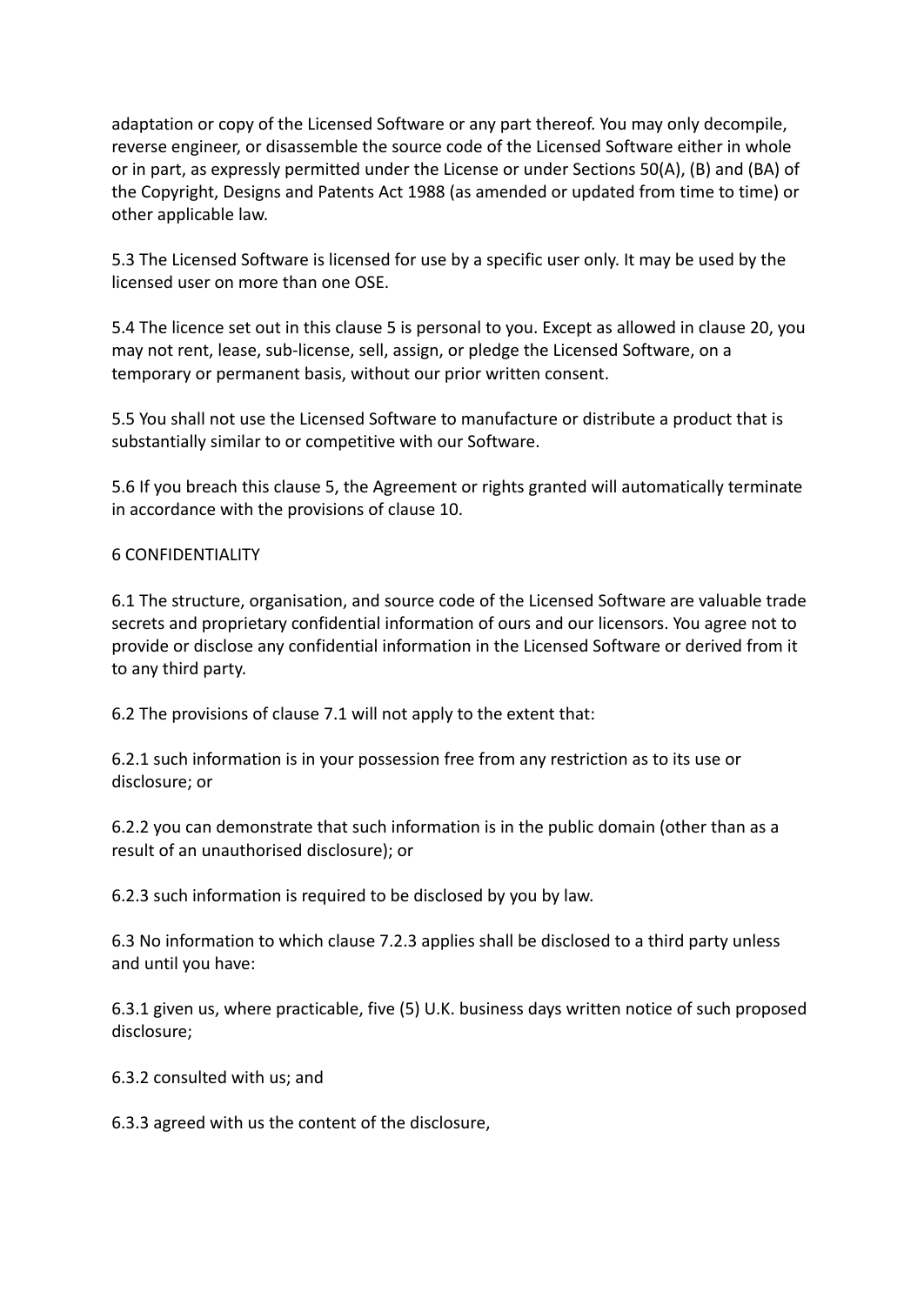provided that we shall not limit the disclosure in a manner which would prevent you from complying with a statutory or regulatory obligation or court order.

7 WARRANTY AND SUPPORT

7.1 We hereby warrant:

7.1.1 that we own the Intellectual Property Rights in the Software and/or have the right to grant a license to you;

7.1.2 that in creating the Licensed Software, we have not knowingly infringed the intellectual property rights of third parties;

7.1.3 that the Licensed Software shall operate substantially in accordance with its description. However, you acknowledge that the Licensed Software and related materials are of such a complexity that there will be inherent defects and that therefore we can give no warranty that the Licensed Software is free from error or defect.

7.2 Other than as provided for in clause 8.1 above, we do not offer any warranty related to the Licensed Software, either express or implied, including but not limited to implied warranties of fitness for purpose or satisfactory quality. The Licensed Software has been developed as a standard product for use by a wide variety of users and so we are unable to warrant that the Licensed Software will meet any particular user needs. You shall take full responsibility for ensuring that the Licensed Software are suitable for your intended purposes and to facilitate your checks of such suitability, we offer free Evaluation Periods.

7.3 Support. In relation to and without prejudice to the generality of clause 8.1.3 above, we do provide limited support to users. The details of the support provided for the Licensed Software is given on our website. You accept that, although we constantly seek to make the Licensed Software as useful as possible, the nature of software is such that no guarantee can be provided that any particular problem will be solved.

8 LIMITATION AND EXCLUSION OF LIABILITY

8.1 We do not exclude our liability (if any) to you:

8.1.1 for personal injury or death resulting from our negligence;

8.1.2 for fraud; or

8.1.3 for any other matter for which liability cannot be excluded by law.

8.2 Subject to clause 9.1, we shall not be liable to you for any of the following types of loss or damage arising under or in relation to the Agreement (whether in contract, tort (including negligence), breach of statutory duty, restitution or otherwise):

8.2.1 any loss of profits, business, contracts, anticipated savings, goodwill, or revenue; or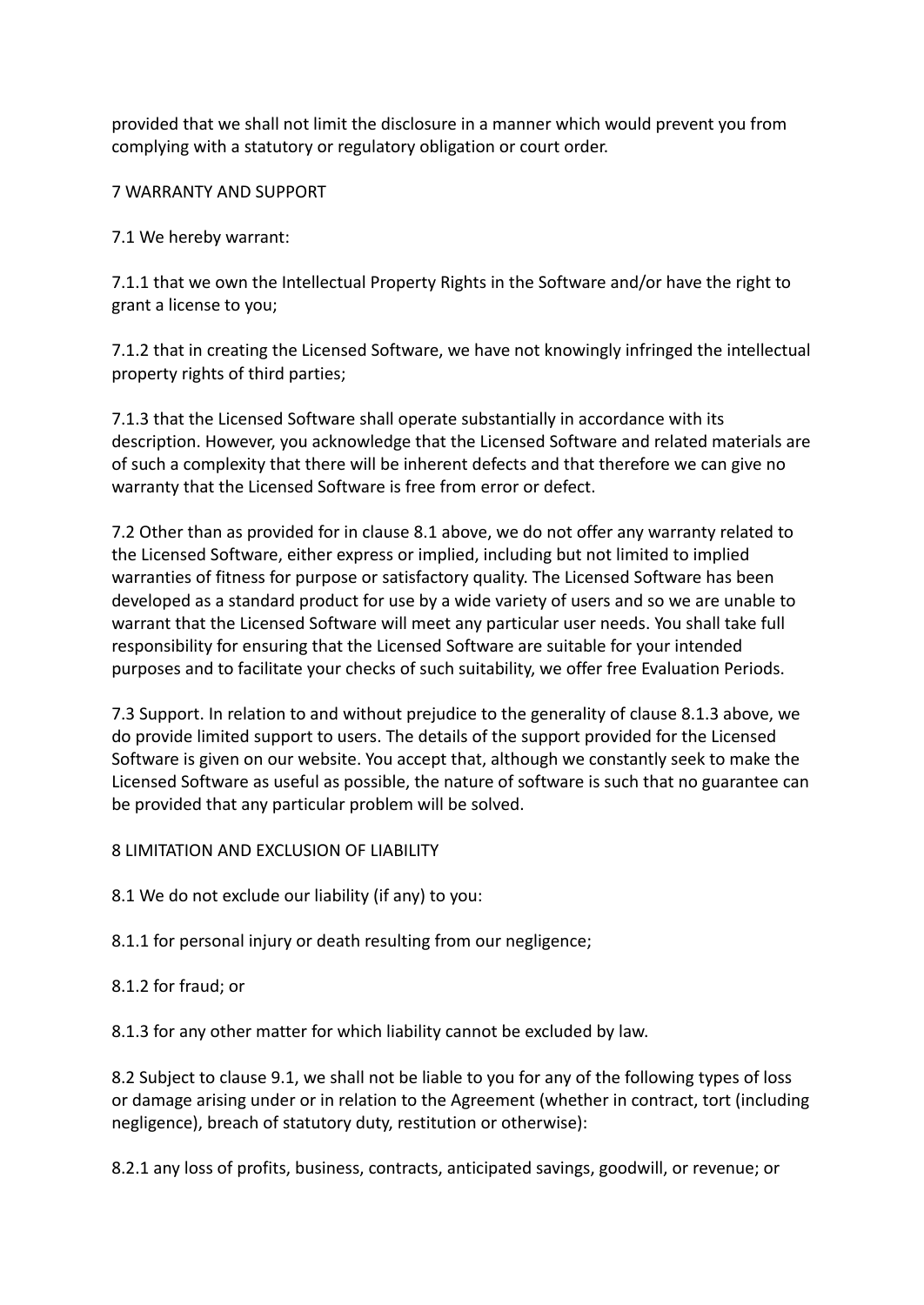8.2.2 any loss, or corruption, of software or data; or

8.2.3 any loss of use of hardware, software or data; or

8.2.4 any indirect, special or consequential loss or damage whatsoever,

even if we have been advised in advance of the possibility of such loss or damage.

8.3 Subject to clauses 9.1 and 9.2, our aggregate liability under the Agreement (whether in contract, tort (including negligence), breach of statutory duty, restitution or otherwise) shall be limited in all cases to the Licence Fees paid for the Licensed Software.

8.4 You acknowledge that the provisions of clauses 8, 9 and 12.1 are reasonable and reflected in the price which would be higher without those provisions, and you accept such risk. In the event that any of the limitations or exemptions in the Agreement shall be found to be void, clauses 8, 9 and 12.1 shall be construed in accordance with clause 15.

### 9 TERM AND TERMINATION

9.1 This Agreement shall commence upon your acceptance of its terms by the downloading, installation or use of the Licensed Software or the clicking of the "I Accept" button, and shall continue in perpetuity unless terminated in accordance with clauses 10.2 or 10.3, or otherwise in accordance with this Agreement.

9.2 This Agreement will terminate automatically if you fail to comply with any provision of the Agreement.

9.3 We may terminate the Agreement immediately and without notice if we reasonably suspect that you are using the Licensed Software for any purpose which contravenes the laws of England.

9.4 Upon termination of this Agreement, you must uninstall the Licensed Software and destroy all copies of the Licensed Software including all components of it in your power, possession or control.

9.5 The termination of the Agreement howsoever arising shall not affect the rights, duties and liabilities of either party accrued prior to termination. Following termination, no obligations or liabilities remain with us.

9.6 On termination of the Agreement, and except as under clause 10.5 above, the provisions of clause 1 (Definitions), clause 2 (Headings), clause 4 (Ownership of Intellectual Property Rights), clause 7 (Confidentiality), clause 8 (Warranty and Support), clause 9 (Limitation and Exclusion of Liability), clause 10 (Term and Termination), clause 11 (Data Collection), clause 12 (Third Party Claims) and clauses 13 to 20 will remain in effect.

10 DATA COLLECTION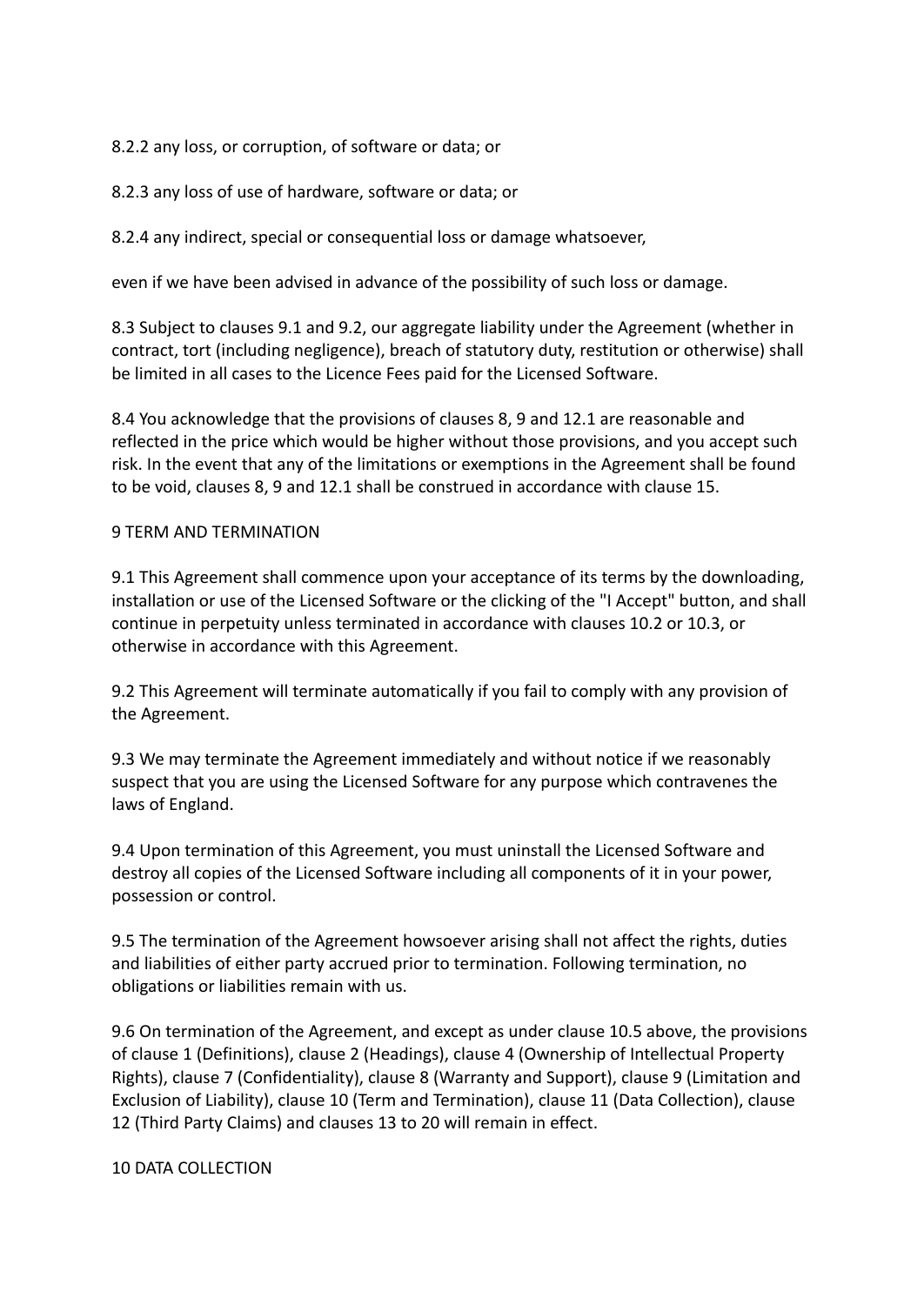10.1 We are continually seeking to develop new products, enhance existing products and provide a better sales service to our customers. To facilitate this process it is helpful to us to collect information related to your use of the products. We recognise that our collection of such information needs to be subject to your permission and under your control and that you need to be clear that we keep your personal and business data in confidence. The remainder of this clause details how we handle these issues.

10.2 We wish to collect, maintain, process and use analytics data related to your use of the Licensed Software and visits to our websites. To do this, we will use the following cookies:

10.3 Evaluation Software. While you are evaluating the Licensed Software during an Evaluation Period (clause 3) we wish to collect and use information as described in clause 11.2 above. The Licensed Software as delivered to you will have such data collection enabled and you will not be able to disable this during the Evaluation Period.

10.4 Paid for Licence. When you have purchased a full license of the Software, either following an Evaluation Period or otherwise, then we also wish to collect and use information as set out in clause 11.2 above. You will be able to disable the data collection functionality at any time.

10.5 In addition, save as expressly set out in this clause 11, any personal information we collect about you shall be treated in accordance with our Privacy Policy available at: http://www.red-gate.com/our-company/about/legal.

### 11 THIRD PARTY CLAIMS

11.1 Except as in clause 12.2 below, if a third party claims that the Licensed Software, as a result of your use of the Licensed Software, causes loss or damage whether in contract, tort (including negligence), breach of statutory duty, restitution or otherwise, then, without prejudice to our overall liability to such third party, you shall indemnify us from any such loss or damage.

11.2 If any claim is brought against you alleging that your use of the intellectual property associated with the Licensed Software infringes the rights of any third party, you shall promptly notify us and supply full details of the claim. The two of us shall consult together on an appropriate course of action and shall seek to minimise the effect of any claim on the respective businesses. We shall have the right, but not the obligation, to take control of all negotiations and litigation arising out of the claim. We will pay any damages and costs awarded against you in connection with any claim subject to a maximum of the aggregate sum of Licence Fees paid to us by you under this Agreement. We shall have the right, at our sole choice, either: (i) to negotiate terms for continued use by you of the claimed infringing Licensed Software; or (ii) to amend the Licensed Software to make it non-infringing; or (iii) to terminate this Agreement with immediate effect and in such event, we shall refund to you all Licence Fees paid.

### 12 GOVERNING LAW AND SETTLEMENT OF DISPUTES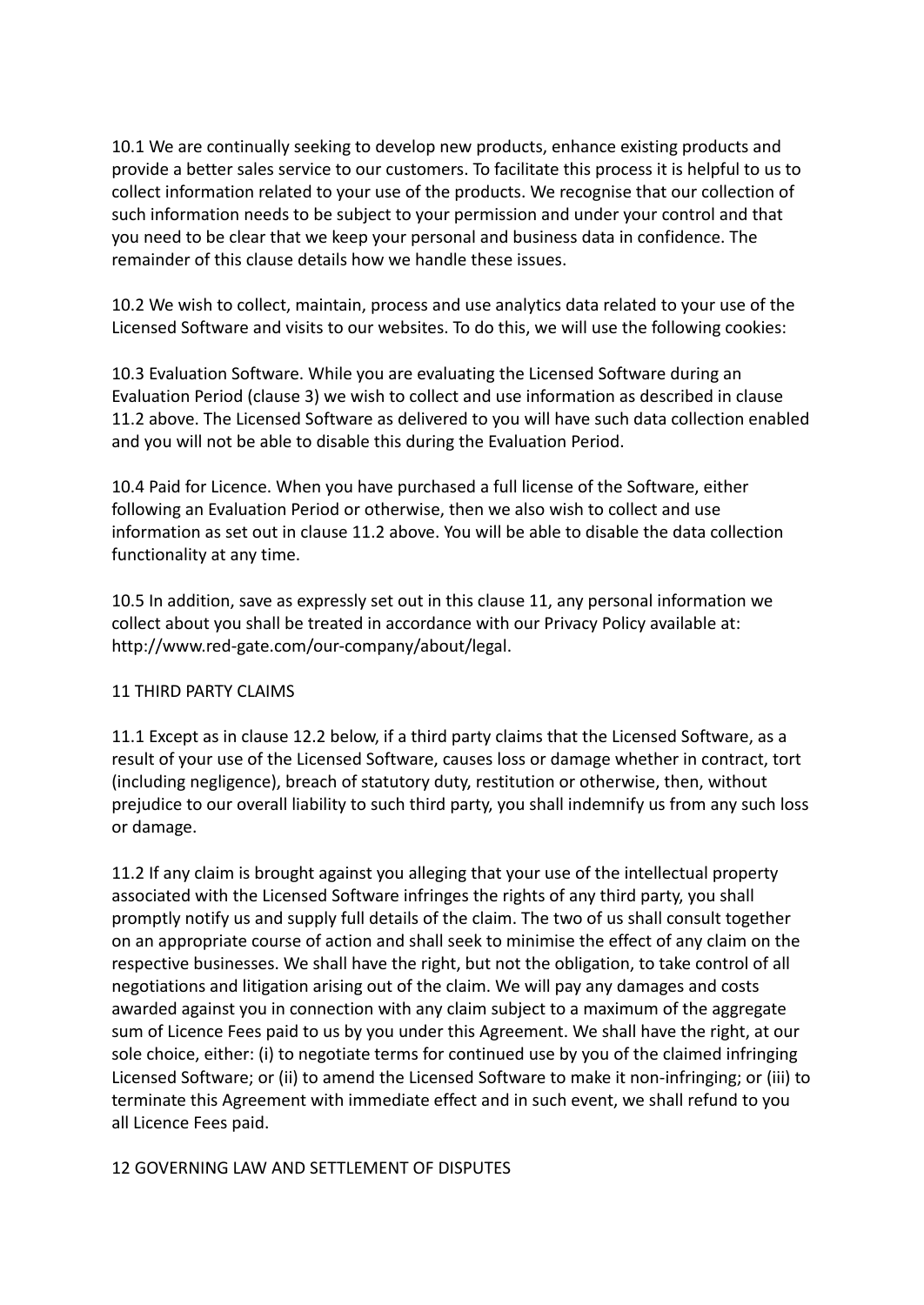12.1 The Agreement (and any dispute or claim relating to it, or its formation, existence, construction, performance, validity or termination) will be governed by and construed in accordance with the laws of England.

12.2 Any dispute between the parties that is not settled by negotiation shall be settled by binding arbitration under the rules of the International Chamber of Commerce before a single arbitrator. Where we bring the action, then the arbitration shall be in London, England. Where you bring the action then the arbitration shall be held in either London, England or Paris, France as agreed between the parties. All documentation and proceedings shall be in the English language. The arbitrator shall have the right to grant reasonable costs to the prevailing party.

12.3 The parties irrevocably agree that a judgment of the arbitrator referred to in this clause is conclusive and binding upon the relevant party or parties and may be enforced against them in the courts of any jurisdiction.

## 13 COMPLIANCE WITH APPLICABLE LAW

You acknowledge and agree that notwithstanding the fact that the Agreement is governed by the laws of England you may be subject to additional laws in other jurisdictions with respect to your use of the Software. You agree to comply with the laws of any jurisdiction that apply to the Software including without limitation any applicable export laws or regulations.

### 14 SEVERABILITY

If any provision or part of any provision in this Agreement shall be found by any court, body or authority of competent jurisdiction to be illegal, invalid or unenforceable for any reason then the parties shall meet promptly to discuss in good faith and agree an alternative provision or part provision that provides as closely as possible the same commercial effect as the original. If this happens then the remaining provisions or part provisions are unaffected.

### 15 NO WAIVER

No failure or delay by any party to exercise any right, power or remedy will operate as a waiver of it nor will any partial exercise preclude any further exercise of the same, or of some other right, power or remedy.

### 16 NO THIRD PARTY RIGHTS

We and you do not intend that any of the Agreement terms will be enforceable by virtue of the Contracts (Rights of Third Parties) Act 1999 by any person not a party to it and all rights by virtue of the Contracts (Rights of Third Parties) Act 1999 are hereby excluded.

#### 17 ENTIRE AGREEMENT